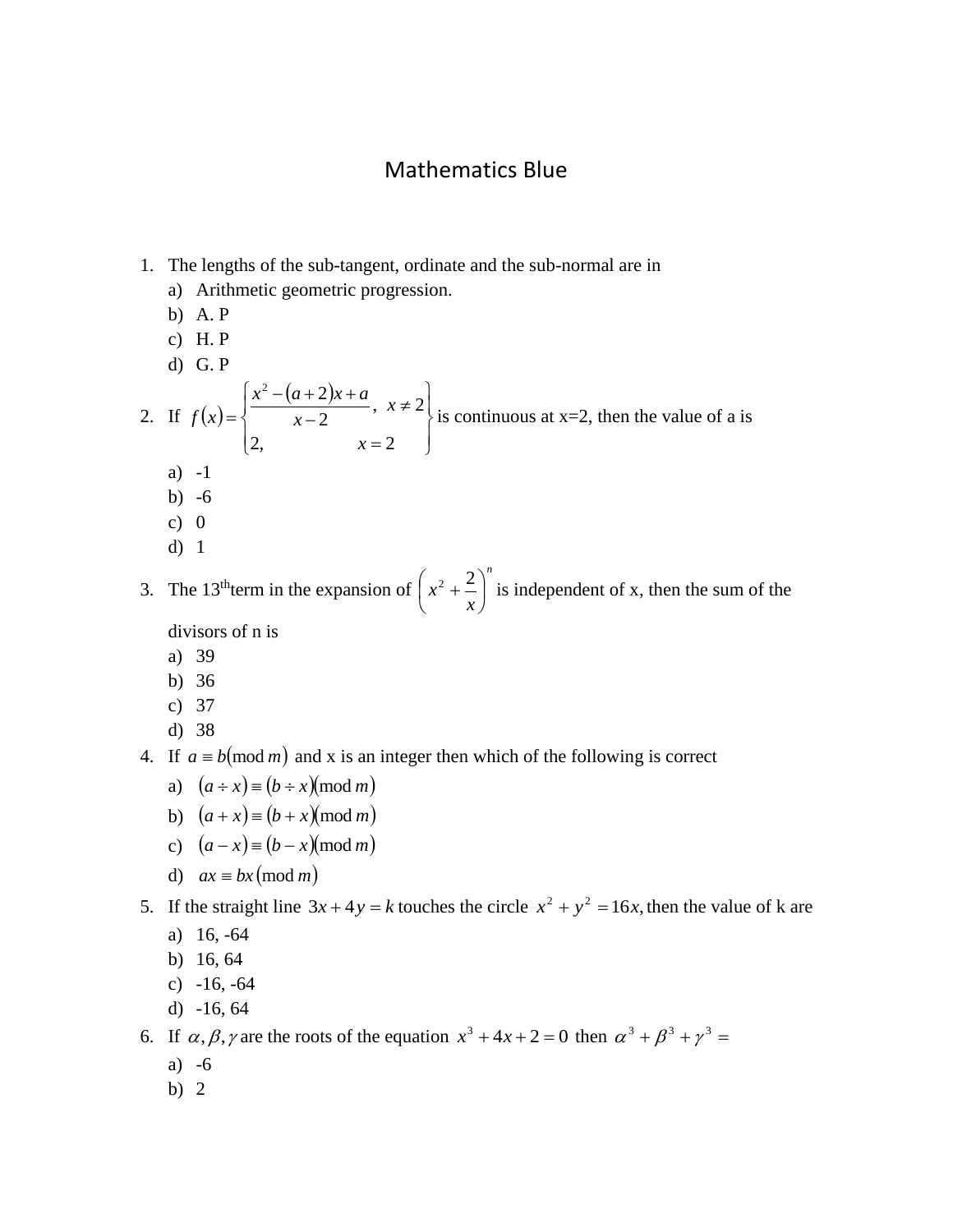- c) 6
- d) -2

7. The reflection of the point  $(1, 1)$  along the line  $y = -x$  is

- a)  $(1, -1)$
- b) (0, 0)
- c) (-1, 1)
- d)  $(-1, -1)$

8. The number of real solutions of the equation 2  $\tan^{-1}\sqrt{x(x+1)} + \sin^{-1}\sqrt{x^2 + x + 1} = \frac{\pi}{2}$  is

- a) Infinitely many
- b) one
- c) four
- d) two
- 9. If  $\sin 2x = 4\cos x$ , then  $x=$

a) 
$$
2n\pi \pm \frac{\pi}{2}, n \in \mathbb{Z}
$$

b) 
$$
n \frac{\pi}{2} \pm \frac{\pi}{4}, n \in \mathbb{Z}
$$

c) No value

d) 
$$
n\pi + (-1)^n \frac{\pi}{4}, n \in \mathbb{Z}
$$

- 10. If  $f(x) = \sin(\pi^2)x + \cos(-\pi^2)x$  *then*  $f'(x)$  is here  $(\pi^2)$  *and*  $(-\pi^2)$  greatest integer functions not greater than its value
	- a) -1
	- b)  $\sin 9x + \cos 9x$
	- c)  $9\cos 9x 10\sin 10x$
	- d) 0
- 11. The tangent to the curve  $xy = 25$  at any point on it cuts the coordinate axes at A and B, then the area of the triangle OAB is
	- a) 100 sq units
	- b) 50 sq units

c) 
$$
25 \text{ sq units}
$$

d) 75 sq units

12. If 
$$
A = \begin{vmatrix} x & 1 & 1 \\ 1 & x & 1 \\ 1 & 1 & x \end{vmatrix}
$$
 and  $B = \begin{vmatrix} x & 1 \\ 1 & x \end{vmatrix}$  then  $\frac{dA}{dx} =$   
\na) 3B+1  
\nb) 3B  
\nc) -3B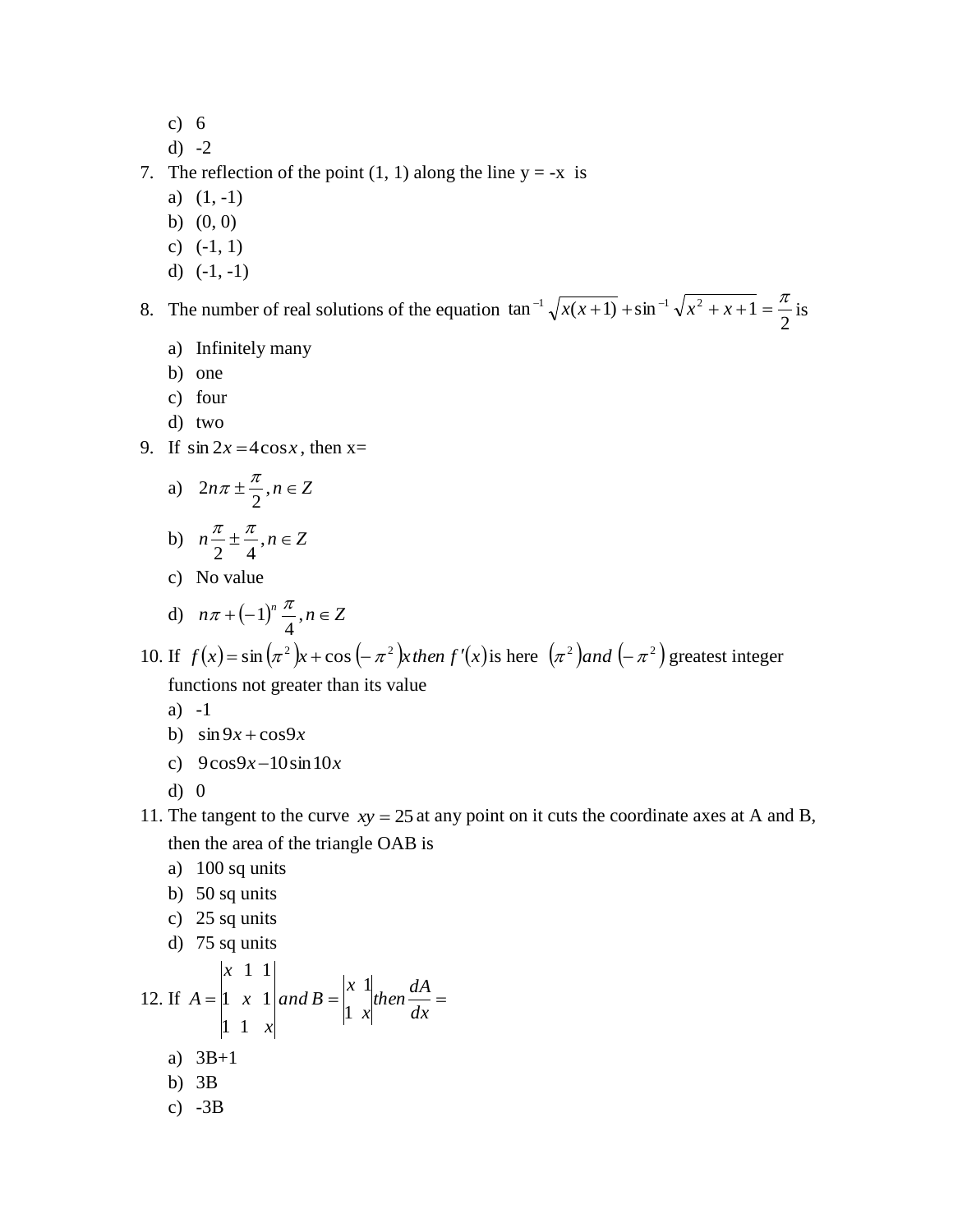d) 1-3B

13. If  $\vec{a}$ ,  $\vec{b}$ ,  $\vec{c}$  are unit vectors such that  $\vec{a} + \vec{b} + \vec{c} = \vec{0}$  $\vec{a} + \vec{b} + \vec{c} = \vec{0}$  then  $\vec{a} \cdot \vec{b} + \vec{b} \cdot \vec{c} + \vec{c} \cdot \vec{a} =$ 

- a) 3/2
- b) -3/2
- c) 2/3
- d)  $\frac{1}{2}$

14. The number of real circles cutting orthogonally the circle  $x^2 + y^2 + 2x - 2y + 7 = 0$  is

- a) 0
- b) 1
- c) 2
- d) Infinitely many

15. The sum of the squares of the eccentricities of the conics  $\frac{x}{1} + \frac{y}{2} = 1$  and  $\frac{x}{1} - \frac{y}{2} = 1$ 4 3 1 4 3 2  $\frac{1}{2}$   $\frac{2}{2}$   $\frac{2}{2}$  $\frac{x^2}{a} + \frac{y^2}{2} = 1$  and  $\frac{x^2}{b} - \frac{y^2}{2} = 1$  is

a) 2  
\nb) 
$$
\sqrt{\frac{7}{3}}
$$
  
\nc)  $\sqrt{7}$   
\nd)  $\sqrt{3}$   
\n16.  $\cos \left[2 \cos^{-1} \frac{1}{5} + \sin^{-1} \frac{1}{5}\right] =$   
\na) 1/5  
\nb)  $\frac{-2\sqrt{6}}{5}$   
\nc)  $\frac{-1}{5}$   
\nd)  $\frac{\sqrt{6}}{5}$ 

17. The general solution of  $\sin x - \cos x = \sqrt{2}$  for any integer x is

*dx*

a) 4  $2n\pi + \frac{3\pi}{4}$ b)  $n\pi$ c)  $(2n+1)\pi$ d)  $2n\pi$ 18. If  $x + y = \tan^{-1} y$  and  $\frac{dy}{dx} = f(y) \frac{dy}{dx}$  then  $f(y) =$  $f(y) \frac{dy}{dx}$ *dx*  $d^2y$ 2 2 a)  $\frac{2}{3}$ 2 *y* -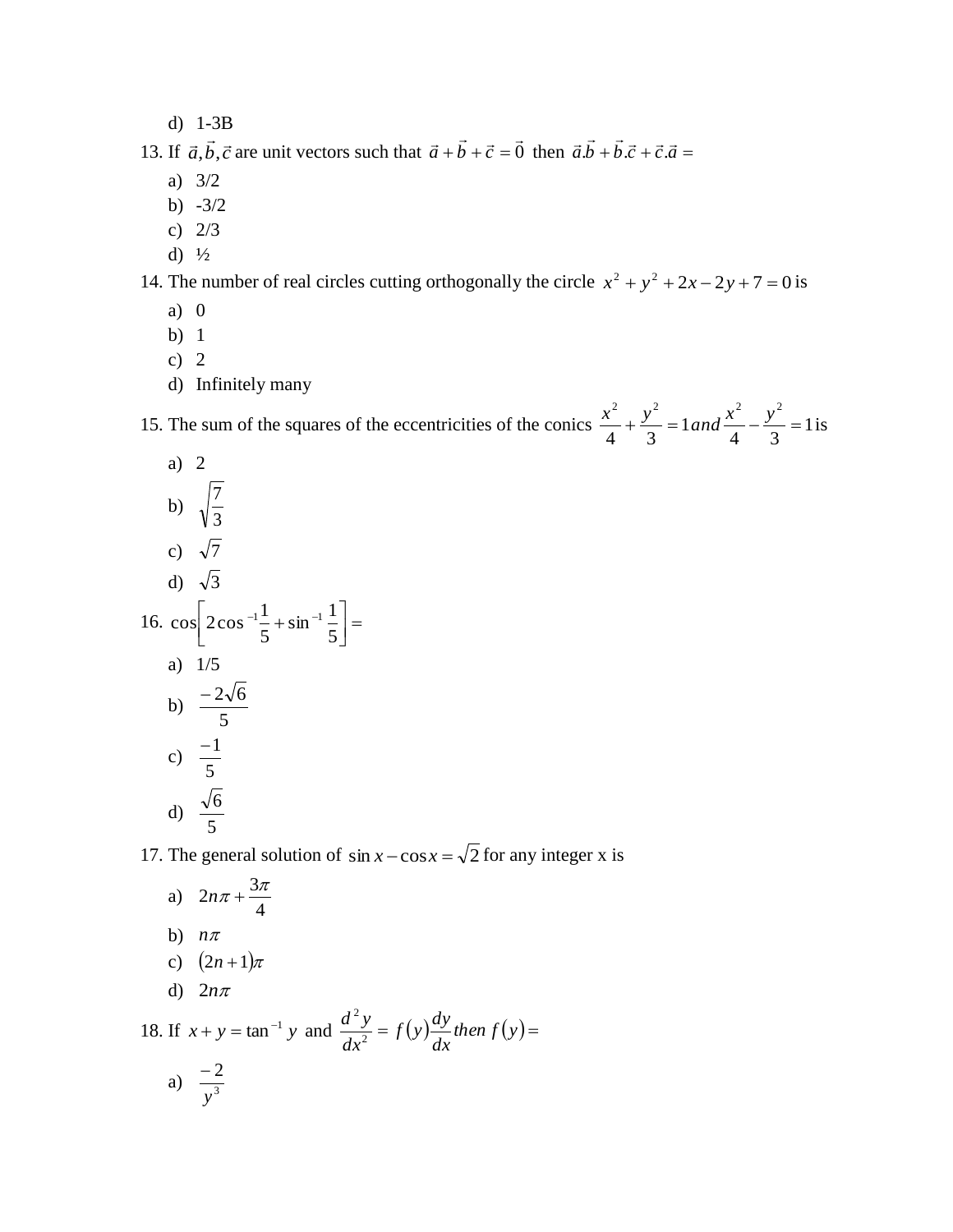- b)  $\frac{2}{3}$ 2 *y* c) *y* 1 d) *y* 1 19. If  $f(x) = f'(x) + f''(x) + f'''(x) + \dots$  and  $f(0) = 1$ *then*  $f(x) =$ a)  $e^2$ *x e* b)  $e^x$ c)  $e^{2x}$ d)  $e^{4x}$
- 20. If the length of the sub-tangent at any point to the curve  $xy^n = a$  is proportional to the abscissa, then 'n' is
	- a) Any non-zero real number
	- b) 2
	- c)  $-2$
	- d) 1

21. The general solution of the differential equation  $\sqrt{1-x^2y^2} dx = ydx + xdy$  is

- a)  $\sin(xy) = x + c$
- b)  $\sin^{-1}(xy) + x = c$
- c)  $sin(x+c)=xy$
- d)  $sin(xy)+x=c$

22. If the value of  $C_0 + 2C_1 + 3C_2 + \dots + (n+1)C_n = 576$  then n is

- a) 7
- b) 5
- c) 6
- d) 9

23. The angle between the lines  $\sin^2 \alpha$ .  $y^2 - 2xy$ .  $\cos^2 \alpha + (\cos^2 \alpha - 1)x^2 = 0$  is

- a)  $90^{\circ}$
- b)  $\alpha$
- c)  $\alpha/2$
- d)  $2\alpha$

24. The tangent to the curve  $y = x^3 + 1$  at (1,2) makes an angle  $\theta$  with y axis, then the value of  $\tan \theta$  is

a) 
$$
\frac{-1}{3}
$$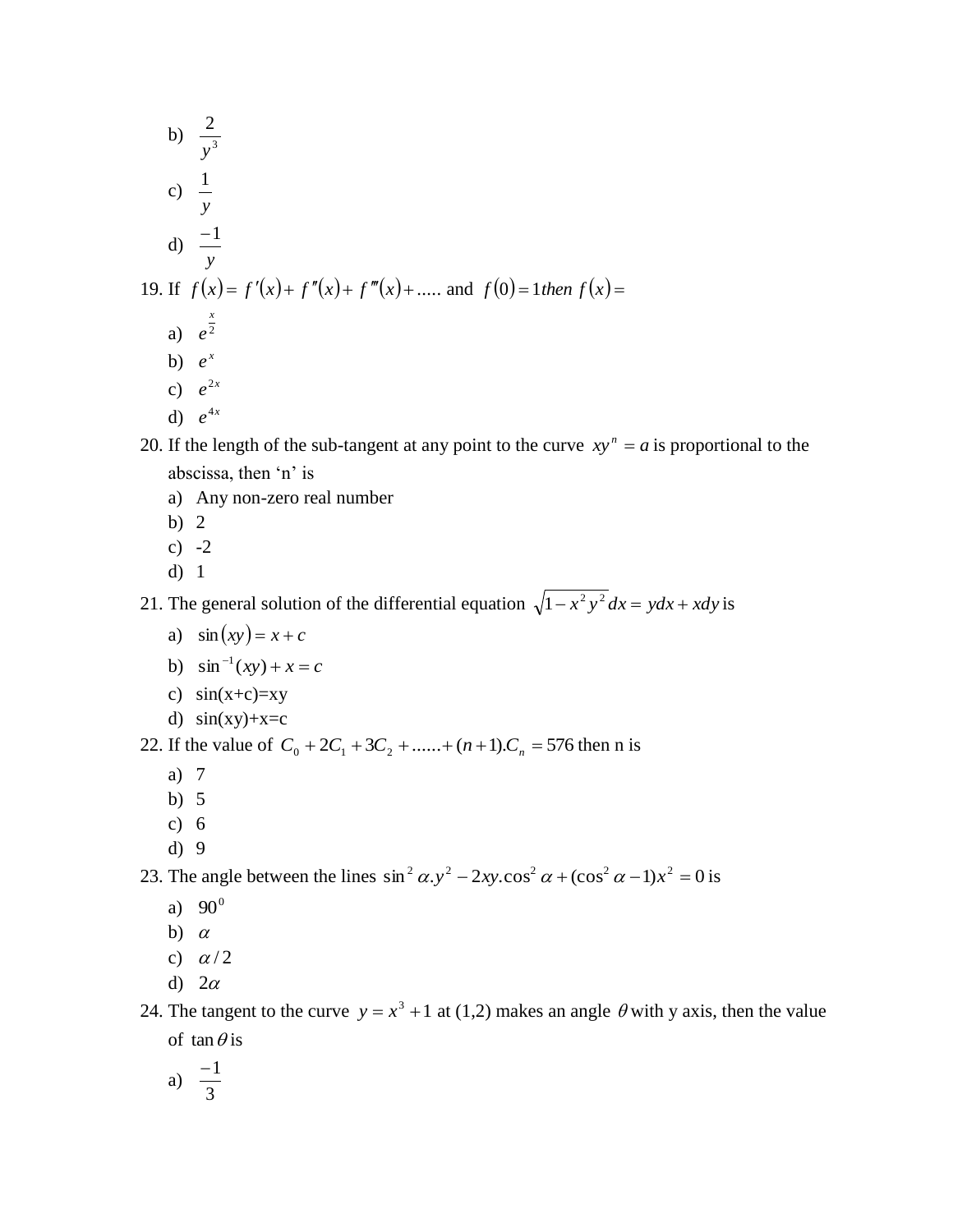b) 3  
\nc) -3  
\nd) 1/3  
\n25. 
$$
\int \frac{\sin 2x}{\sin^2 x + 2\cos^2 x} dx
$$
\na) 
$$
-\log(1 + \sin^2 x) + c
$$
\nb) 
$$
\log(1 + \cos^2 x) + c
$$
\nc) 
$$
-\log(1 + \cos^2 x) + c
$$
\nd) 
$$
\log(1 + \tan^2 x) + c
$$

26. For any two real number, an operation  $*$  defined by  $a * b = 1 + ab$  is

- a) Neither commutative nor associative
- b) Commutative but not associative
- c) Both commutative and associative
- d) Associative but not commutative
- 27. In a class of 6 students, 25 students play cricket and 20 students play tennis and 10 students play both the games. Then the number of students who play neither is
	- a) 45
	- b) 0
	- c) 25
	- d) 35

28. If A is  $3 \times 4$  matrix and B is a matrix such that  $A'B \& BA'$  are both defined, then B is of the type

- a)  $4 \times 4$
- $b)$  3  $\times$  4
- c) $4 \times 3$
- d)  $3 \times 3$

29. If A is a matrix of order 3, such that  $A(\text{adj}A) = 10I$ , then  $|\text{adj}A| =$ 

- a) 1
- b) 10
- c) 100
- d)10I

30. The local minimum value of the function f given by  $f(x) = 3 + |x|$ ,  $x \in R$  is

- a)-1
- b)3
- $c)1$
- $d$  $0$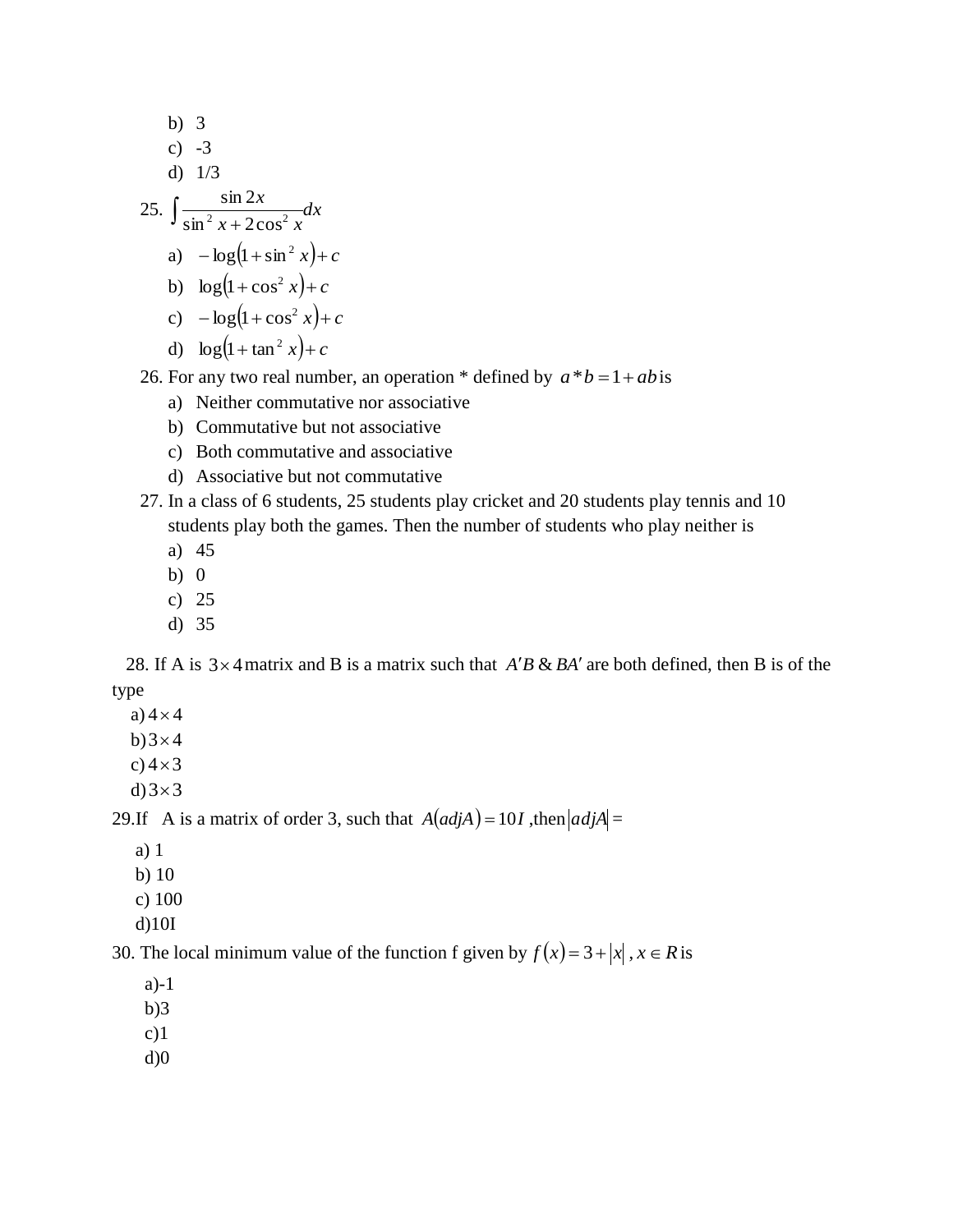31. The distance of the point  $P(a, b, c)$  from the x-axis is

a) 
$$
\sqrt{(a^2 + b^2)}
$$
  
\nb)  $\sqrt{(b^2 + c^2)}$   
\nc) a  
\nd)  $\sqrt{(a^2 + c^2)}$   
\n32. Lines  $\frac{x-2}{1} = \frac{y-3}{1} = \frac{z-4}{-k}$  and  $\frac{k-1}{k} = \frac{y-4}{2} = \frac{z-5}{1}$  are coplanar if  
\na) k=2  
\nb) k=0  
\nc) k=3  
\nd) k=-1  
\n33. A & B are two events such that  $P(A) \ne 0, PB/A$  if  
\na) A is subset of B, b)  $A \cap B = \phi$  are respectively  
\ni)1,1  
\nii)0,1  
\niii)0,0  
\niv)1,0  
\n34. The value of  $\begin{bmatrix} \vec{a} & \vec{b} & \vec{b} & \vec{c} \\ \vec{a} - \vec{b} & \vec{b} - \vec{c} & \vec{c} - \vec{a} \\ 0 & 0 & 0 \end{bmatrix}$  is equal to  
\na)0  
\nb)1

35. Consider an infinite geometric series with first term 'a' and common ratio 'r' the sum is 4 and the second term is 4  $\frac{3}{1}$ , then

a) a=2,r= 8 3 b) a= 7  $\frac{4}{5}$ , r= 7 3 c) a= 2  $\frac{3}{5}$ , r= 2 1 d) a=3,r= 4 1

c)  $2\left[a b c\right]$ 

L  $2 \begin{bmatrix} \rightarrow & \rightarrow & \rightarrow \\ a & b & c \end{bmatrix}$ 

d)2

 $\overline{\phantom{a}}$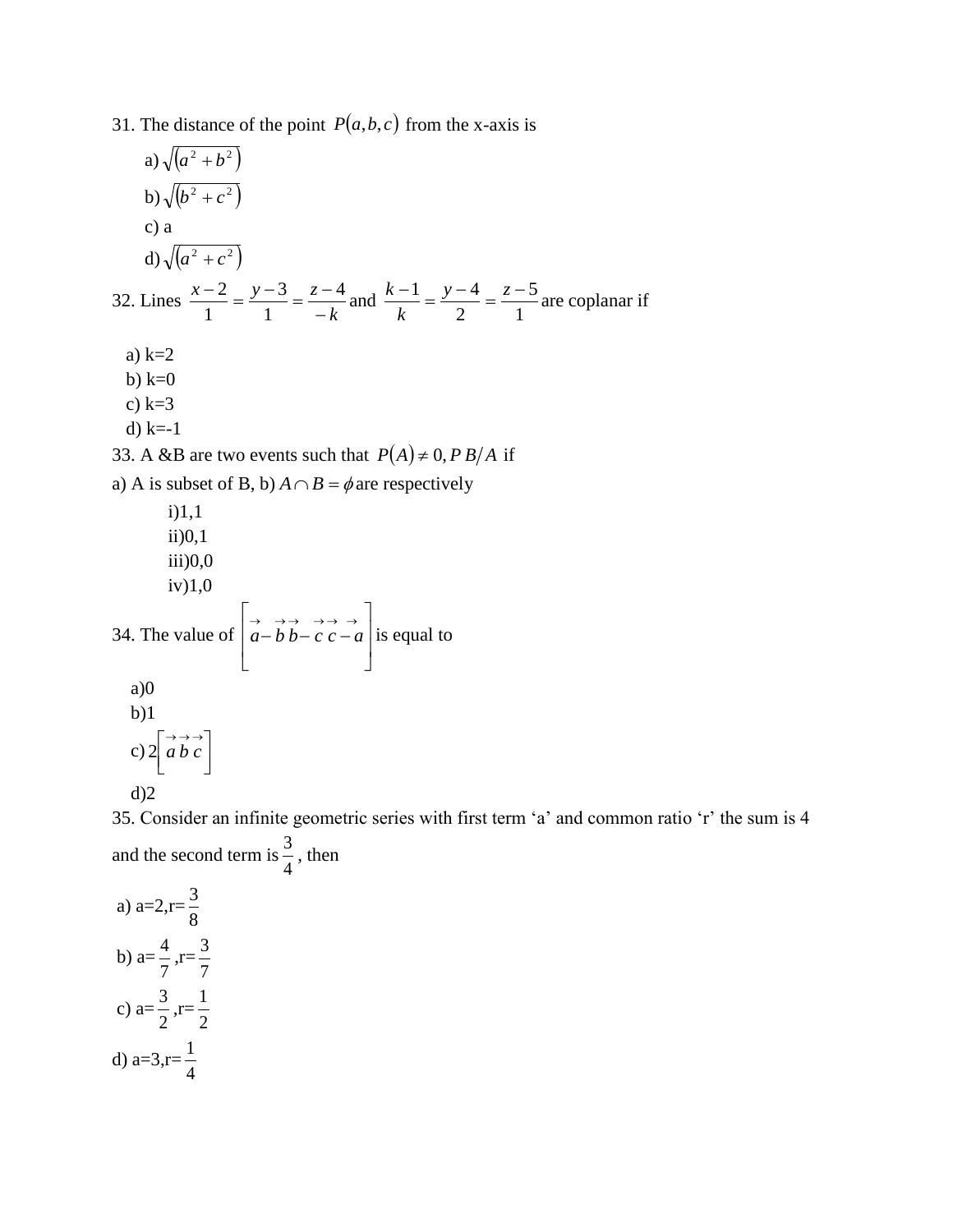36. If 
$$
f(x) = \begin{cases} \frac{3\sin \pi x}{5x}, x \neq 0 \\ 2k, x = 0 \end{cases}
$$
 is continuous at x=0, then the value of k is  
\na)  $\pi/10$   
\nb)  $3\pi/10$   
\nc)  $3\pi/2$   
\nd)  $3\pi/5$   
\n37.  $\int_{0}^{\frac{\pi}{4}} \log \left[ \frac{\sin x + \cos x}{\cos x} \right] dx$  is equal  
\na)  $\frac{\pi}{2} \log 2$   
\nb)  $\log 2$   
\nc)  $\frac{\pi}{4} \log 2$   
\nd)  $\frac{\pi}{8} \log 2$   
\n38.  $\int \frac{\sin^2 x}{1 + \cos x} dx$  is equal to  
\na) x- sin x + c  
\nb) cos x + c  
\nc) x + sin x + c  
\nd) sin x + c  
\nd) sin x + c  
\n39. If  $\alpha \le 2\sin^{-1} x + \cos^{-1} x \le \beta$  then

a) 
$$
\alpha = \frac{-\pi}{2}, \beta = \frac{3\pi}{2}
$$
  
b)  $\alpha = 0, \ \beta = 2\pi$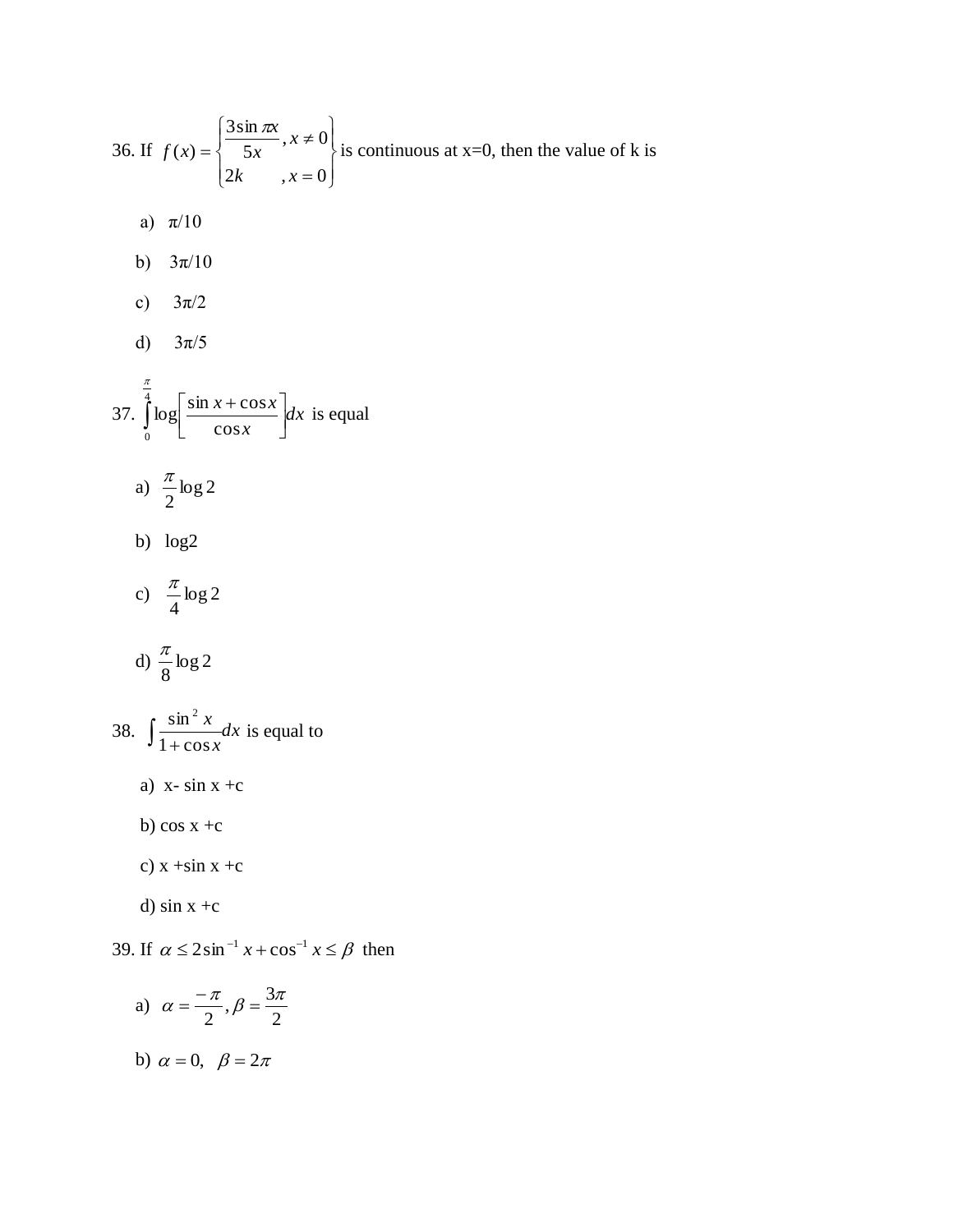c) 
$$
\alpha = \frac{-\pi}{2}, \beta = \frac{\pi}{2}
$$
  
\nd)  $\alpha = 0, \beta = \pi$   
\n40. If A= $\begin{bmatrix} 0 & 1 \\ 1 & 0 \end{bmatrix}$  then A<sup>2</sup> is equal to  
\na)  $\begin{bmatrix} 1 & 0 \\ 1 & 0 \end{bmatrix}$   
\nb)  $\begin{bmatrix} 0 & 1 \\ 0 & 1 \end{bmatrix}$   
\nc)  $\begin{bmatrix} 0 & 1 \\ 1 & 0 \end{bmatrix}$   
\nd)  $\begin{bmatrix} 1 & 0 \\ 0 & 1 \end{bmatrix}$   
\n41.  $\int_{-\frac{\pi}{4}}^{\frac{\pi}{4}} \frac{dx}{1 + \cos x}$  is equal to  
\na) 1  
\nb) 0  
\nc) 2  
\nd) 4

42. The solution of differential equation  $x \frac{dy}{dx} + 2y = x^2$ *dx*  $x\frac{dy}{dx} + 2y = x^2$  is

a) 
$$
y = \frac{x^2}{4} + c
$$
  
b) 
$$
y = \frac{x^4 + c}{4x^2}
$$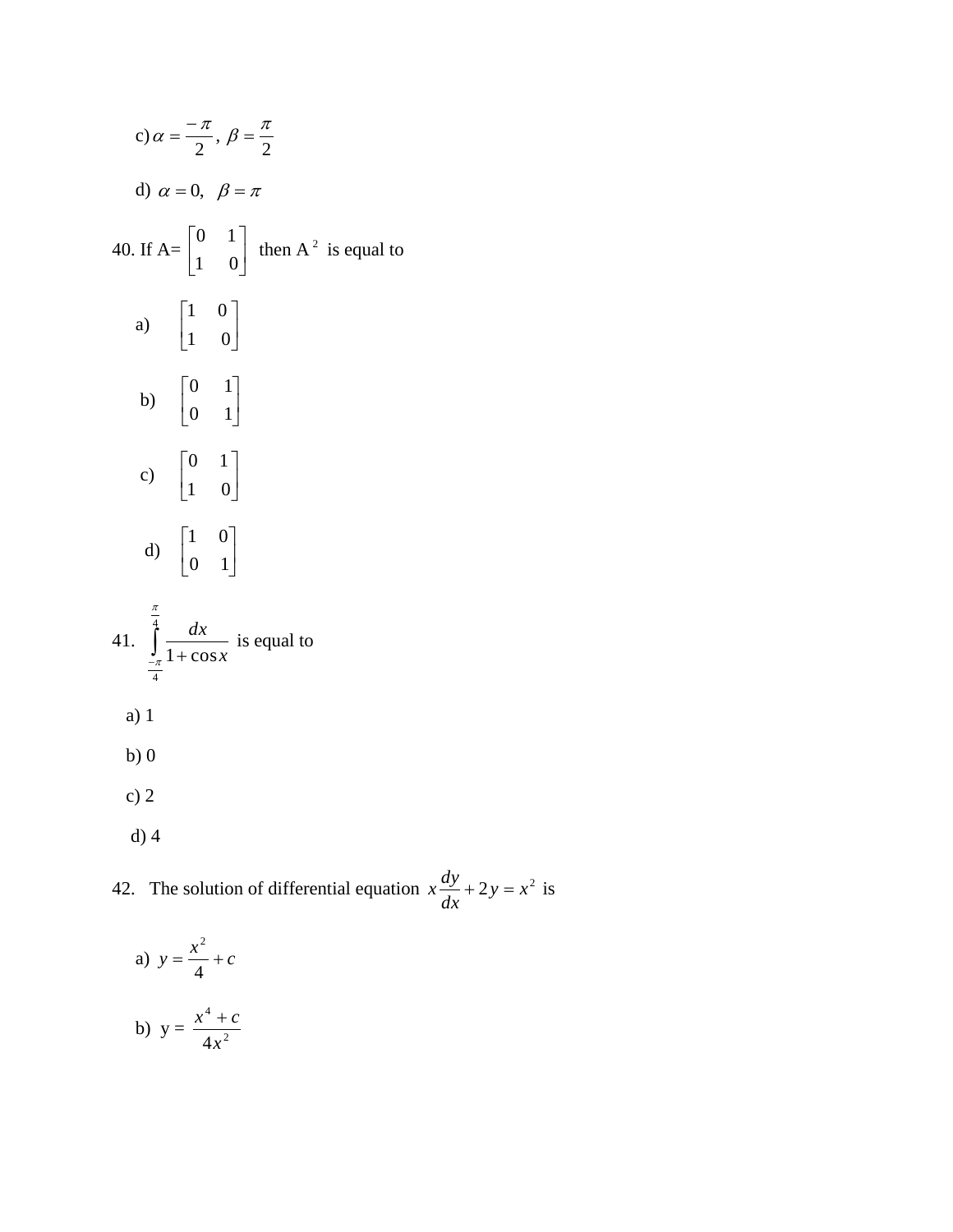c) 
$$
y = \frac{x^2 + c}{4x^2}
$$
  
\nd)  $y = \frac{x^4 + c}{x^2}$   
\n43. If  $A = \begin{bmatrix} \alpha & 2 \\ 2 & \alpha \end{bmatrix}$  and  $|A^3| = 27$  then  $\alpha = ?$   
\na)  $\pm 2$   
\nb)  $\pm \sqrt{5}$   
\nc)  $\pm 1$   
\nd)  $\pm \sqrt{7}$ 

44. Write the set builder form of  $A = (-1,1)$ 

a) 
$$
A = \{x : x \text{ is an Integer}\}\
$$
  
\nb)  $A = \{x : x \text{ is a root of the equation } x^2 + 1 = 0\}$   
\nd)  $A = \{x : x \text{ is a real number}\}\$   
\ne)  $A = \{x : x \text{ is a root of the equation } x^2 = 1\}$ 

45. The middle term of the expansion 
$$
\left[\frac{10}{x} + \frac{x}{10}\right]
$$
 is

- a) <sup>5</sup> 8*c*
- b)  $10c_5$
- c)  $7c_5$
- d)  $9c_5$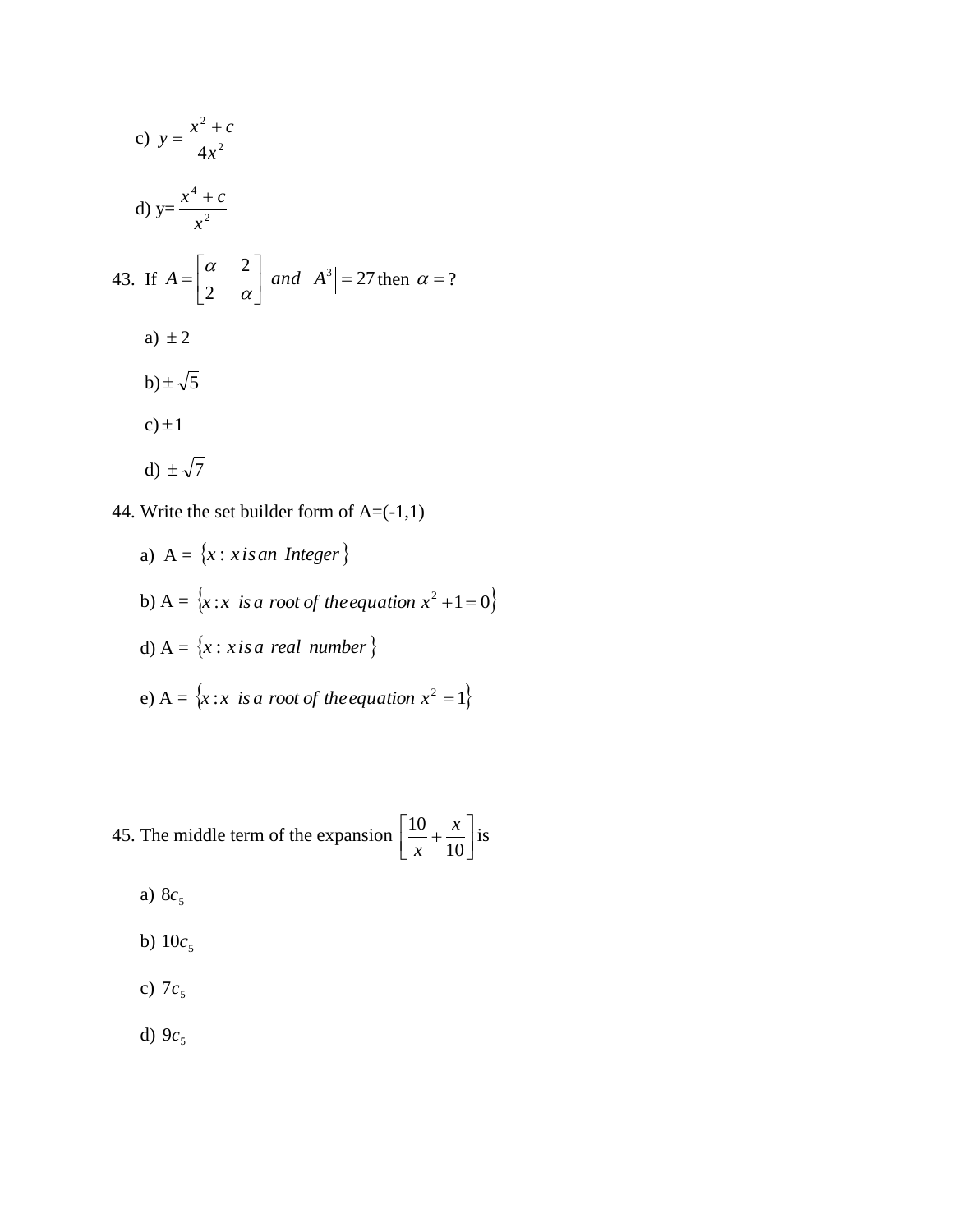46. If the eccentricity of the hyperbola  $\frac{x}{2} - \frac{y}{1} = 1$  is  $\frac{3}{2}$  and  $2x + 3y - 6 = 0$ 4  $\frac{2}{2}$  = 1 is  $\frac{5}{4}$ 2 2 2  $\frac{y}{\sqrt{2}} = 1$  is  $\frac{3}{2}$  and  $2x + 3y - 6 = 0$ *b y a*  $\frac{x^2}{2} - \frac{y^2}{2} = 1$  is  $\frac{5}{4}$  and  $2x + 3y - 6 = 0$  is a focal chord of the hyperbola, then the length of transverse axis is equal to

a) 
$$
\frac{24}{5}
$$
  
\nb)  $\frac{5}{24}$   
\nc)  $\frac{12}{5}$   
\nd)  $\frac{6}{5}$   
\n47.  $\int \frac{1}{x^2(x^4+1)^{\frac{3}{4}}} dx$  is equal to  
\na)  $\frac{-(1+x^4)^{\frac{1}{4}}}{x^2} + c$   
\nb)  $\frac{-(1+x^4)^{\frac{3}{4}}}{x} + c$   
\nc)  $\frac{-(1+x^4)^{\frac{3}{4}}}{x} + c$   
\nd)  $\frac{-(1+x^4)^{\frac{1}{4}}}{2x} + c$ 

48. If  $F: R \to R$  is defined by  $f(x) = \frac{x}{\sqrt{2}}$  find  $f(f(z))$ 1  $i: R \to R$  is defined by  $f(x) = \frac{x}{x^2 + 1}$  find  $f(f(z))$ *x*  $F: R \to R$  *is defined by*  $f(x) = \frac{x}{2}$  $\overline{+}$  $\rightarrow$  R is defined by  $f(x) =$ 

a) 
$$
\frac{10}{29}
$$

b) 29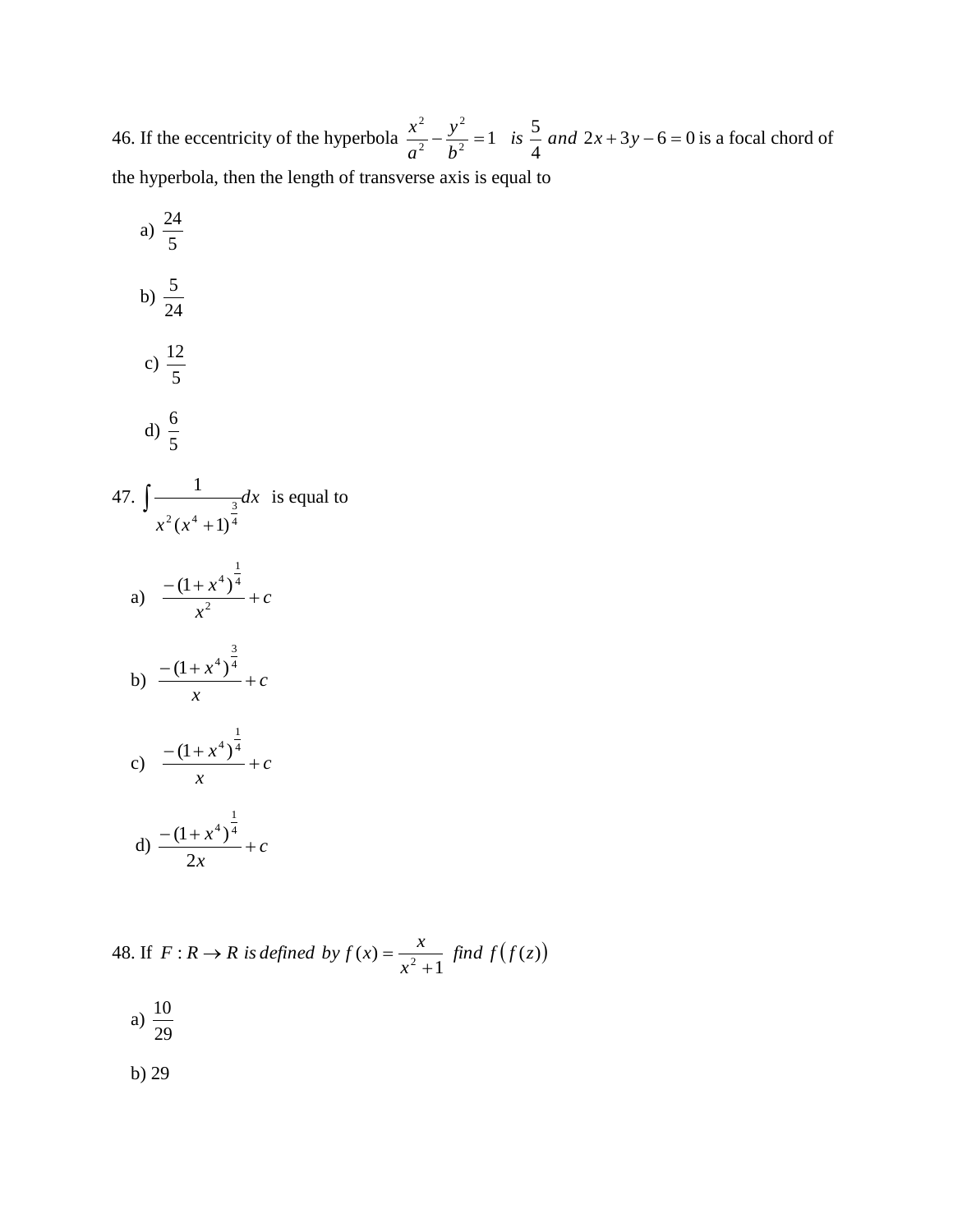

50. If the angles of elevation of the top of a tower from three collinear points A,B,C on a line leading to the foot of the tower are 35, 45 and 60 degree respectively, then the ratio AB :BC is

a) 1: $\sqrt{3}$  b) 2:3 c)  $\sqrt{3}$ :1 d)  $\sqrt{3}$ : $\sqrt{2}$ 

51. The number of points, having both coordinates as integer, that lie on the interior of the triangle with vertices  $(0,0)$ ,  $(0,41)$ ,  $(41,0)$  is

 a) 820 b) 780 c) 901 d) 861

52. The number of common tangents to the circles  $x^{2} + y^{2} - 4x - 6y - 12 = 0$  and  $x^{2} + y^{2} + 6x + 18y + 26 = 0$  is a) 3 b) 4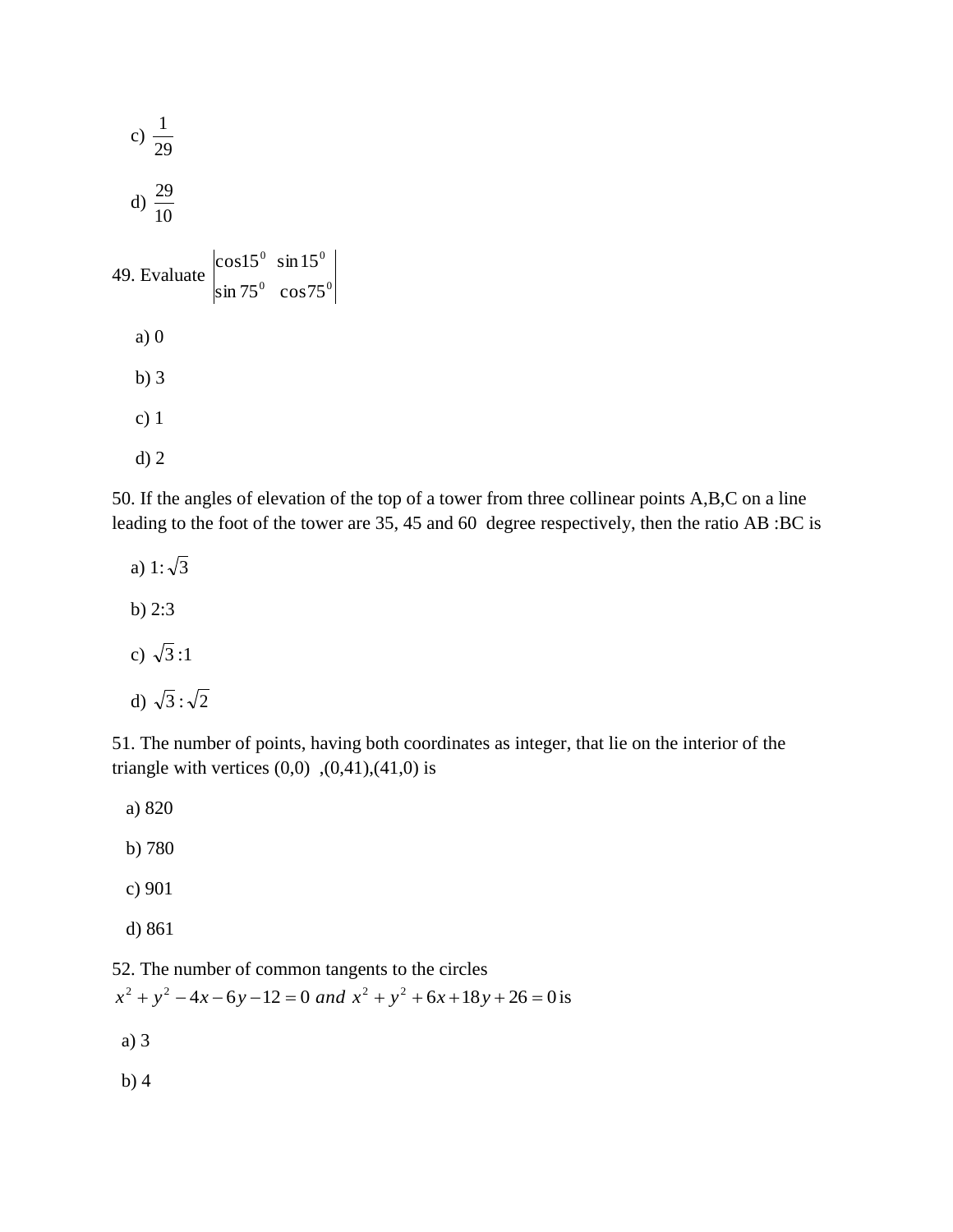c) 1

d) 2

53. The integral 
$$
\int \frac{dx}{x^2 (x^4 + 1)^{\frac{3}{4}}} =
$$
  
\na)  $-(x^4 + 1)^{\frac{1}{4}} + c$   
\nb)  $-\left[\frac{x^4 + 1}{x^4}\right]^{\frac{1}{4}} + c$   
\nc)  $\left[\frac{x^4 + 1}{x^4}\right]^{\frac{1}{4}} + c$   
\nd)  $(x^4 + 1)^{\frac{1}{4}} + c$ 

54. Let  $f(x)$  be a polynomial of degree four having extreme values at  $x=1$  and  $x=2$ . If  $\left[1 + \frac{f(x)}{x^2}\right] = 3$  $\overline{\phantom{a}}$  $\overline{\phantom{a}}$  $\rightarrow 0$   $\left[1+\frac{f(}{x}\right]$  $\int_0^1 1 + \frac{f(x)}{2} dx = 3$  then f(2) is equal to a) 0 b) 4 c) -8

 $d) -4$ 

55) The area (in sq units) of the quadrilateral formed by the tangents at the end points of the lotus rectum of the ellipse  $\frac{x}{2} + \frac{y}{7} = 1$ 9 5 2 .2  $\frac{x^2}{2} + \frac{y^2}{2} = 1$  is

a) 
$$
\frac{27}{2}
$$
  
b) 27  
c)  $\frac{27}{4}$ 

4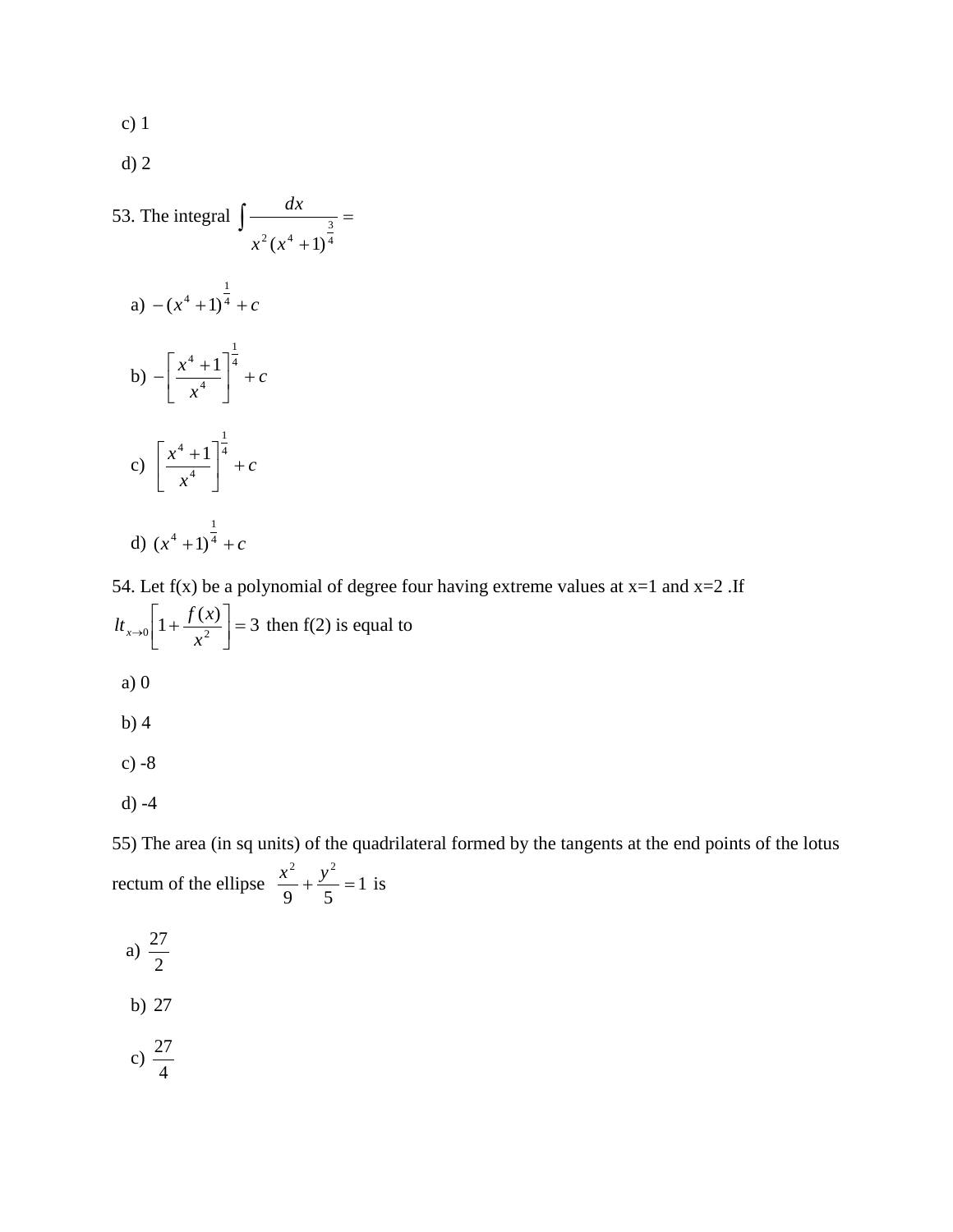d) 18

56. Given two numbers a and b. Let A denote the single A.M and S denote the sum of n A.M's between a and b then S/A depends on

 a) n, a, b b) n, b c) n, a d) n 57. If  $S = \sum_{n=1}^{\infty}$  $^{-2} (n +$  $=\sum_{n=2}^{\infty}$ 2  $n=2 (n+1)!$  $S = \sum_{n=0}^{\infty} \frac{nc_2}{(n^2+1)^2}$  then S equals a) e-2 b)  $e + 2$  c) 2e d)  $\frac{e}{2} - 1$ 2  $\frac{e}{1}$ 

58. In any discrete series the relationship between MD about mean and SD is

 a) MD=SD b) MD≥SD c)  $MD \prec SD$ 

d) MD ≤SD

59. There are two women's participating in a chess tournament Every participant played 2 games with the other participants. The number of games the men played between themselves proved to exceed by 66 the number of games that the men played with the women . The number of participants is

- a) 6
- b) 11
- c) 13

d) None of these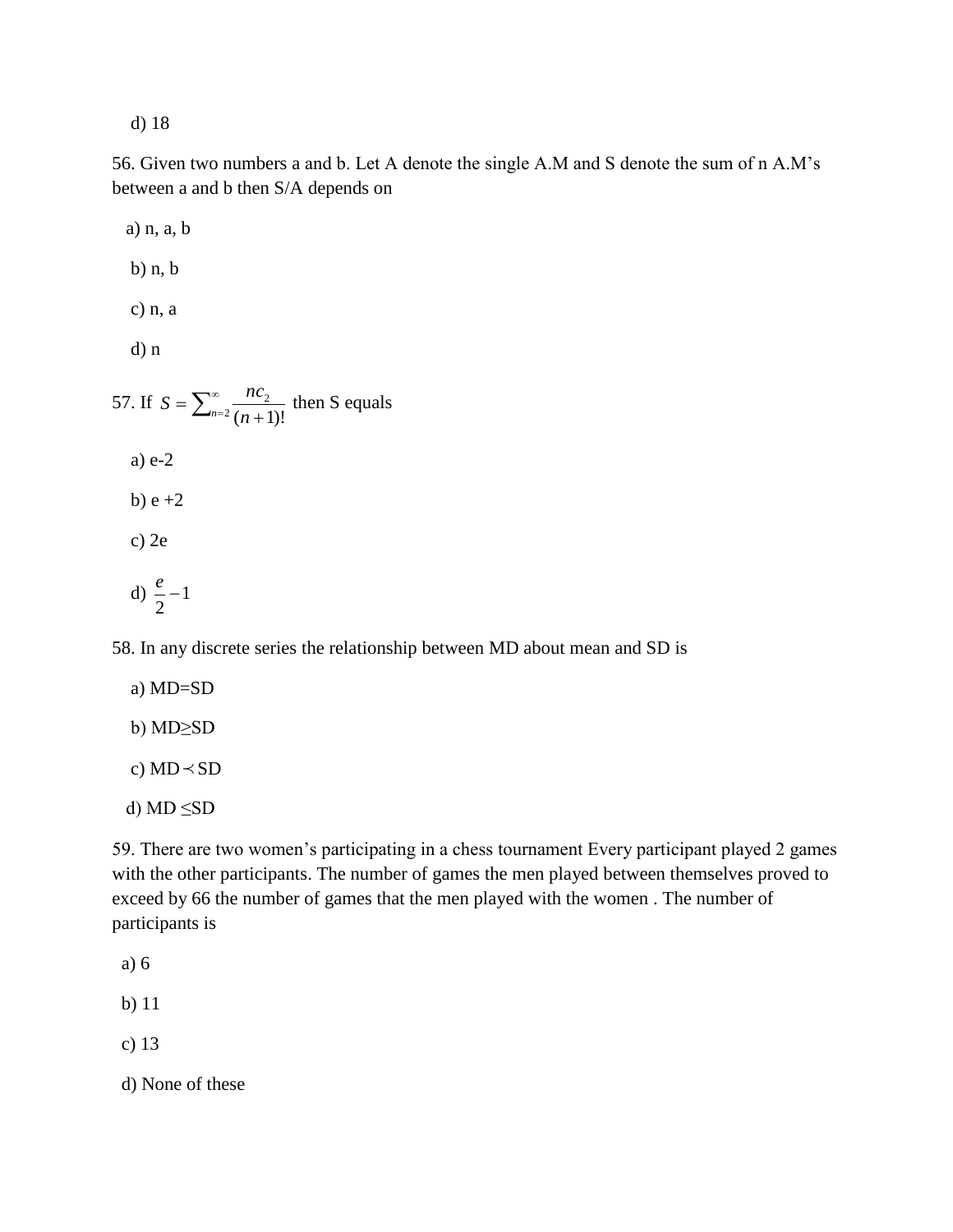60. If x 
$$
\in \mathbb{R}
$$
 then  $\frac{x^2 - x + 1}{x^2 + x + 1}$  takes value in the interval  
a)  $\left(\frac{1}{3}, 3\right)$   
b)  $\left[\frac{1}{3}, 3\right]$ 

c) (0,3)

d) none of these .

BLUE ANSWERS

| $\mathbf 1$    | d           |
|----------------|-------------|
| $\overline{c}$ | $\mathbf c$ |
| 3              | a           |
| $\overline{4}$ | a           |
| 5              | d           |
| 6              | a           |
| 7              | $\mathbf d$ |
| 8              | d           |
| 9              | a           |
| 10             | $\mathbf c$ |
| 11             | b           |
| 12             | b           |
| 13             | $\mathbf b$ |
| 14             | a           |
| 15             | a           |
| 16             | b           |
| 17             | a           |
| 18             | b           |
| 19             | a           |
| 20             | a           |
| 21             | $\mathbf c$ |
| 22             | a           |
| 23             | a           |
| 24             | d           |
| 25             | $\mathbf c$ |